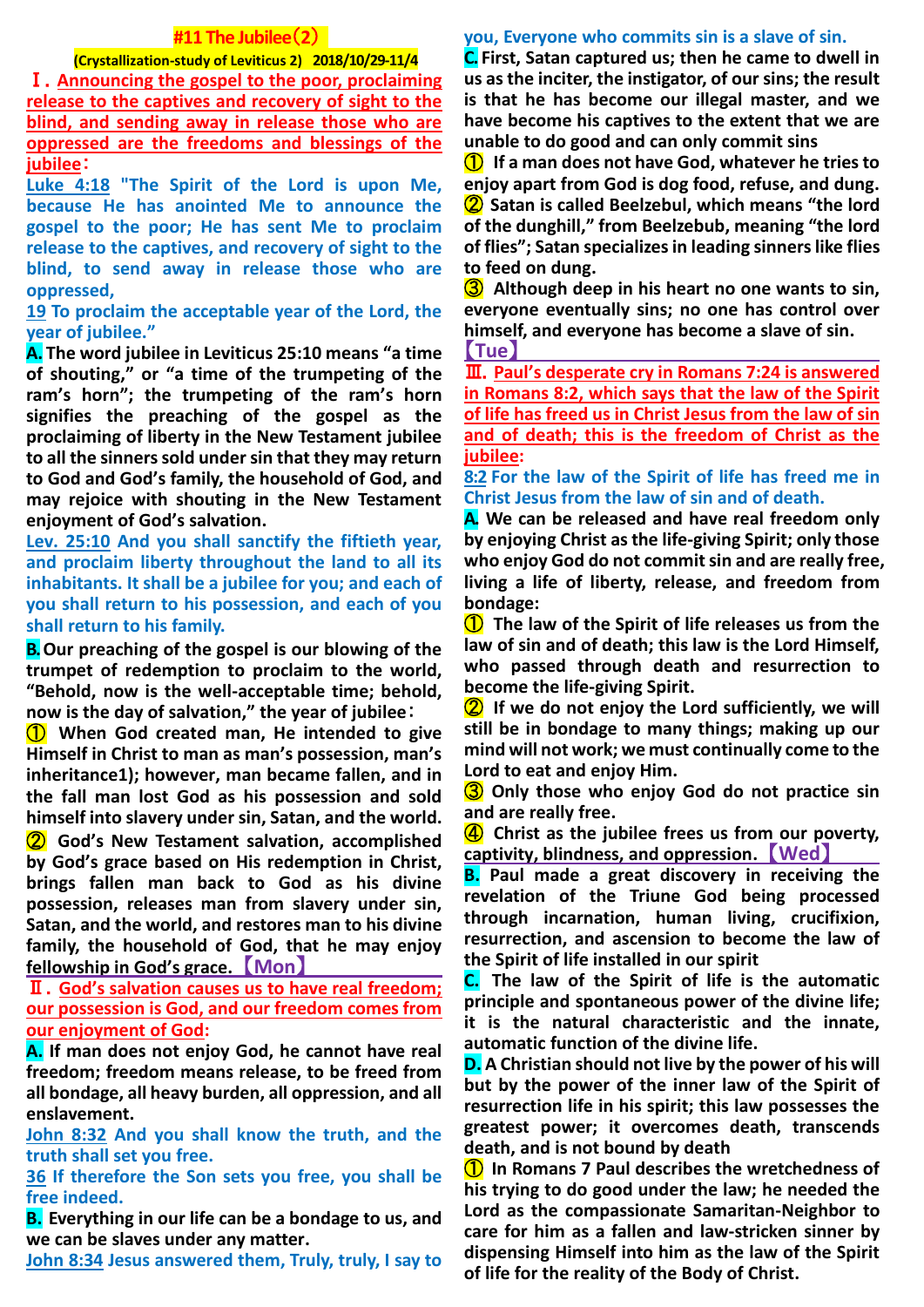#### **Rom. 7:24 Wretched man that I am! Who will deliver me from the body of this death?**

② **We must see that sin and death are a law in us and that our willpower cannot overcome this law.**

③ **If we have not seen that sin is a law and that our will can never overcome this law, we are trapped in Romans 7; we will never arrive at Romans 8.**

④ **Every life has a law and even is a law; God's life is the highest life, and the law of the Spirit of life is the highest law.**

⑤ **The divine birth has transferred us into a new realm, the realm of the divine life with its law in our spirit, a realm in which there is no sin, world, or flesh:**

a. **In this realm all victories are spontaneous, automatic, unconscious, and effortless because the law of the Spirit of life is upholding us, not our own will.**

b. **We have the law of the Spirit of life indwelling our spirit as the presence of God, the speaking of God, the meeting with God, and the dispensing of God.** 【**Thu**】

**E. We can cooperate with the installed and inner operating law of the Spirit of life by exercising our spirit to "switch on" this law so that we can enjoy Christ as the freedom and living of the jubilee.**

**Rom. 8:4 That the righteous requirement of the law might be fulfilled in us, who do not walk according to the flesh but according to the spirit.** 

**6 For the mind set on the flesh is death, but the mind set on the spirit is life and peace.**

**F. Apart from the "switch" of our spirit, we have no way to apply the processed Triune God as the "heavenly electricity" in us, but praise the Lord that we have a switch and that we know where it is**!

**G. The best way to switch on the divine and mystical "current" of the flowing Spirit in our spirit is to call on the name of the Lord Jesus.**

**H. When we contact the Spirit through the exercise of our spirit, we enjoy Christ as all the myriad and rich aspects of the jubilee.**

**I. Paul was a person who switched on the law of the Spirit of life by serving God in his spirit out of his first love for the Lord**

① **To love the Lord with the first love is to give Him the first place in all things and in all matters, regarding Him as everything in our life.**

② **When God comes into us and comes out of us, that is our service to Him; we work together with Christ in the churches, where we render our first love to Him.**

③ **When we love the Lord with the first love, we do the first works—works that issue from and express the first love; only those works that are motivated by the first love are gold, silver, and precious stones.** ④ **Christ's love of affection constrains us to live to Him and to die to Him.**

**J. By setting our mind on the spirit, we enjoy Christ as the jubilee—"the mind set on the flesh is death, but the mind set on the spirit is life and peace"**(**Rom.**  **8:6**)。

**K. The jubilee in Romans 8 is the reality of the Body of Christ—the corporate living of the perfected Godmen—displayed in Romans 12 through 16; this reality consummates in the New Jerusalem; thus, Romans 8 is the focus of the entire Bible and the center of the universe:**

① **God accomplishes His economy by dispensing Himself into us as the law of the Spirit of life**

② **The law of the Spirit of life constitutes us to be the members of the Body of Christ, with all kinds of functions.**

③ **Through the spontaneous, automatic function of the law of the Spirit of life within us, we are enabled to know God, gain God, and thereby live God, causing us to be constituted with God that we may become His increase and His enlargement to be His fullness for His expression.** 【**Fri**】

Ⅳ . **The living of the jubilee is a living in the enjoyment of Christ, a living of enjoying God as our inheritance and real freedom:**

A. **To be in the jubilee is to eat the Lord Jesus as the real produce of the good land, take Him as our dwelling place for our rest, and be freed from the slavery of sin and from the bondage of law and religion.**

**B. The only way to be released from the three kinds of labor in human life—the labor to be a good person, the labor of anxiety, and the labor of suffering—is to take Christ as our enjoyment, satisfaction, and rest.**

**C. The Christian life should be a life full of enjoying the Lord, a life full of joy and praises; when we enjoy the Lord fully, He becomes our jubilee:**

① **The tone of an overcoming living is the tone of rejoicing, thanking, and praising God continually.**

② **The overcoming life can survive only in an environment of thanksgiving and praise.**

**D. The living of the jubilee is a life in which we take God Himself, Christ Himself, in every situation; then He becomes the primary factor and center in us to lead us and overrule all the troubles of human life**

**E. Paul learned the secret of living in the jubilee, the secret of gaining Christ in any kind of environment. Phil. 4:6 In nothing be anxious, but in everything, by prayer and petition with thanksgiving, let your requests be made known to God;** 

**7 And the peace of God, which surpasses every man's understanding, will guard your hearts and your thoughts in Christ Jesus.** 

**4 Rejoice in the Lord always; again I will say, rejoice. F. Because everything is under His sovereignty, we should pray, "Lord, fill me, gain me, and possess me; no matter what my outward situation is, I just want to enjoy You."**

**G. We need to be today's ministers and witnesses by living and proclaiming the gospel—Christ as the jubilee of grace—for the accomplishing of God's eternal economy.** 【**Sat**】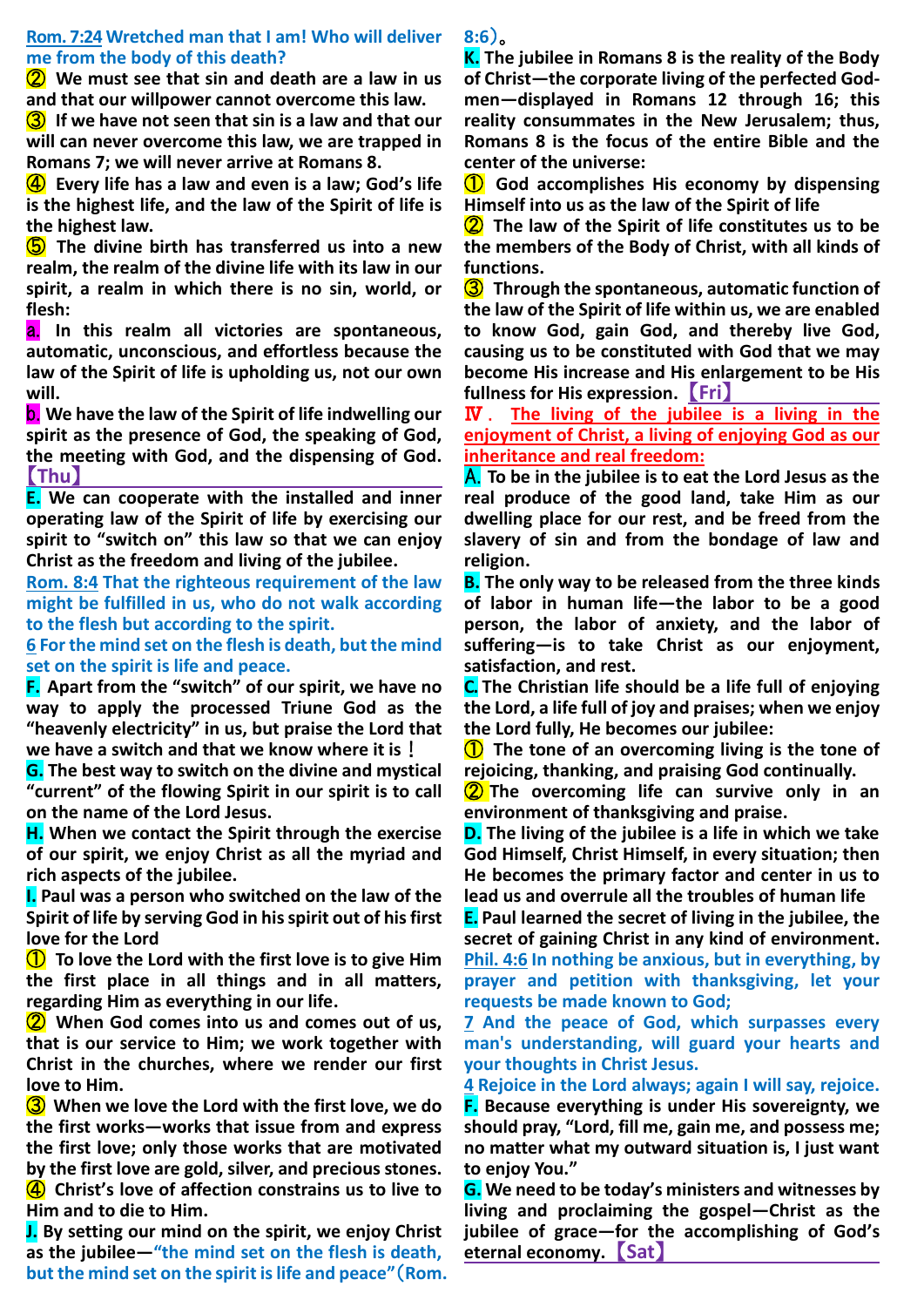# Experience①:Return to the house of God and return to God as our possession.

We enjoy God as the possession of the jubilee and obtain the freedom of the jubilee....We saw the possession of the jubilee, and now we will see the freedom of the jubilee. Possession and freedom are both positive, but there is a difference between them. Some may say that they would rather have freedom than a possession, but this concept is not correct. Our possession is God. We cannot renounce God, saying that we want freedom instead of God, because without God there is no freedom. Our possession is God, and our freedom comes from our enjoyment of God. When we have our possession and enjoy our possession, the result is that we have freedom. Freedom is to be without oppression or deficiency....How we thank God that today He is our possession, and when we enjoy Him, we have freedom!

The Old Testament describes the year of jubilee very well. Leviticus 25 is a long chapter, but it has only two main points. The first point is that in the year of jubilee all those who had lost their possession were returned to it. The possession was not returned to its original owner; it was the owner who was returned to his possession. On the one hand, man left and lost his possession, but on the other hand, his possession lost him. Did we lose God, or did God lose us? Both are true; we lost God, and God lost us. As we have seen, the parable of the prodigal son in Luke 15 is an illustration of the year of jubilee. We are all the real prodigal sons. Today even kings, presidents, prime ministers, and cabinet officials are prodigal sons. In this parable, did the son lose his father, or did the father lose his son? This parable mainly does not speak of the son's losing the father. In verse 24 the father said, "This son of mine was dead and lives again; he was lost and has been found." From this verse we can see that the father's losing the son is emphasized more than the son's losing the father. Therefore, in the year of jubilee we mainly do not have our possession restored to us; rather, we are returned to our possession. Primarily, God is not restored to us; we are returned to God. The greatest blessing in the year of jubilee is that we are returned to God as our possession. This is the first main point in Leviticus 25.

## For new ones

Those who have come into the church life by being saved recently or by moving should realize that the new testament age is the age of jubilee. The Lord cried out and blew the trumpet to announce you the liberation, causing you to return to your possession and to your family.

Luke 4:18 "The Spirit of the Lord is upon Me, because He has anointed Me to announce the gospel to the poor; He has sent Me to proclaim release to the captives, and recovery of sight to the blind, to send away in release those who are oppressed,

FN「Year of jubilee」:The New Testament age, typified by the year of jubilee. The New Testament age would be the time when God would accept the returned captives of sin and when those oppressed under the bondage of sin would enjoy the release of God's salvation and keep the New Testament jubilee.

You were released from the captives of sin and return to the church life. Welcome back to the church as the house of God! We, together with God, warmly welcome you.

In the church life, God Himself is the possession for you to enjoy and when you enjoy this possession, you partake of the liberation. Don't consider yourself as the poor. Since you possess God, you are richer than millionaires. When you enjoy God as your possession, you can be free from jealousy, rivalry, outburst of anger and lust. So you can be different from your classmates and be truly rich person. Hallelujah!

Prayer: "Oh, Lord Jesus, thank You for releasing me from the captives of sin. Now I return to home and making God as my possession. I enjoy God with brothers and sisters every day in the church life. If I do this, I can be truly rich person. Praise the Lord. Hallelujah!"

## Experience②:Switch on the law of the Spirit of life

The power of sin is strong; our own power is weak. The power of sin always prevails, while our own power always fails. As soon as Paul realized that sin is a law, he knew that none of his methods would work. His determination was useless; he would never overcome the law of sin by his will. This was a great discovery, a great revelation to him.

Paul saw that a man cannot experience deliverance by the exercise of the will. As long as a man trusts in the power of his own will, he will not turn to God's way of deliverance. The day will come when you will prostrate yourself before God and acknowledge that you can do nothing and henceforth will do nothing. That will be the day you find deliverance. Only then will you understand Romans 8. Brothers and sisters, please do not belittle Romans 7. We must first have the knowledge of chapter 7 before we can have the experience of chapter 8. The problem is not whether you understand the doctrine in Romans 8 but whether or not you have emerged from Romans 7. Many have buried themselves in Romans 7; they are still trying to deal with sin by their will. The result is nothing but failure. If you have not seen that sin is a law and that your will can never overcome this law, you are trapped in Romans 7; you will never arrive at Romans 8....All your willing and struggling is in vain.